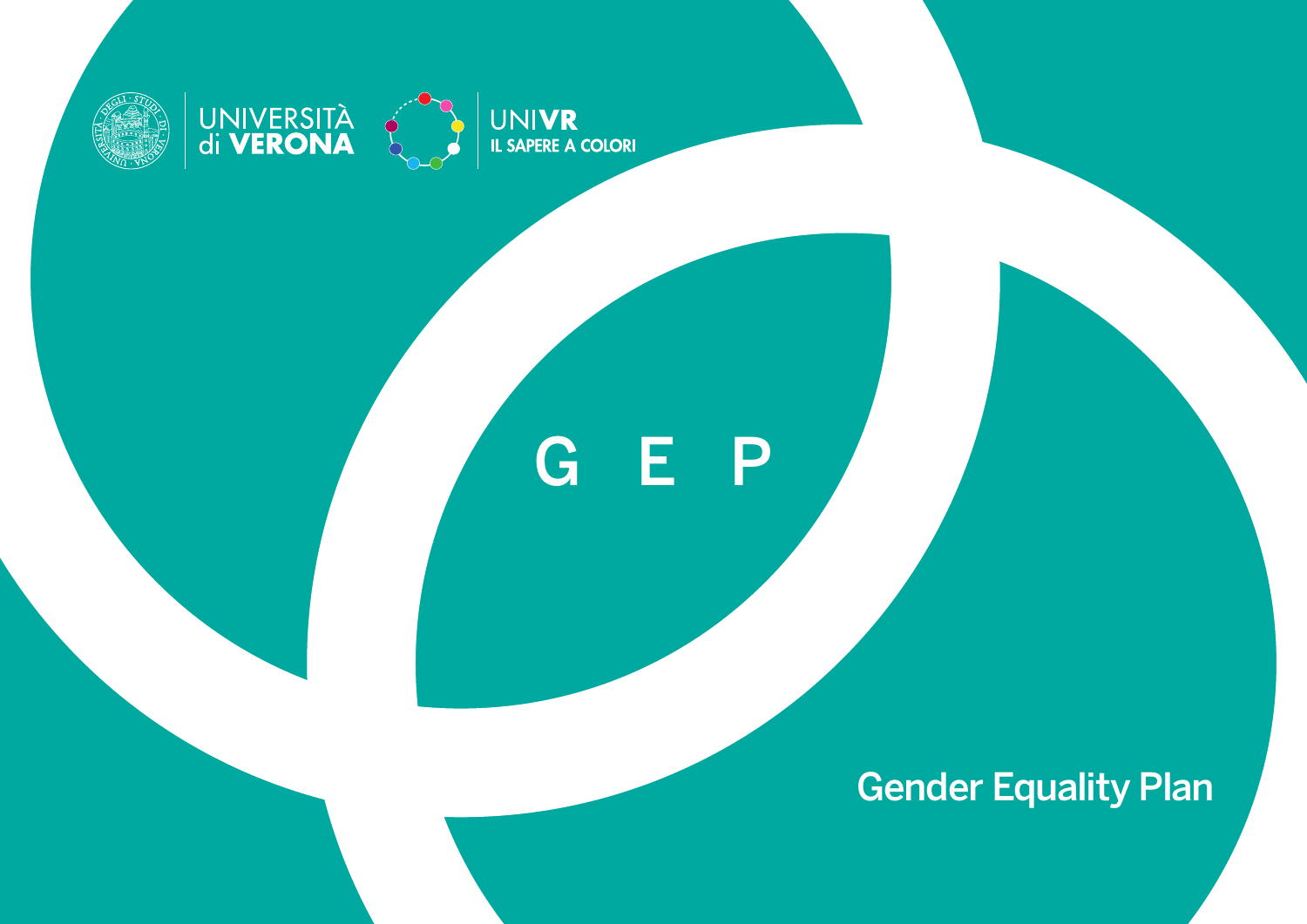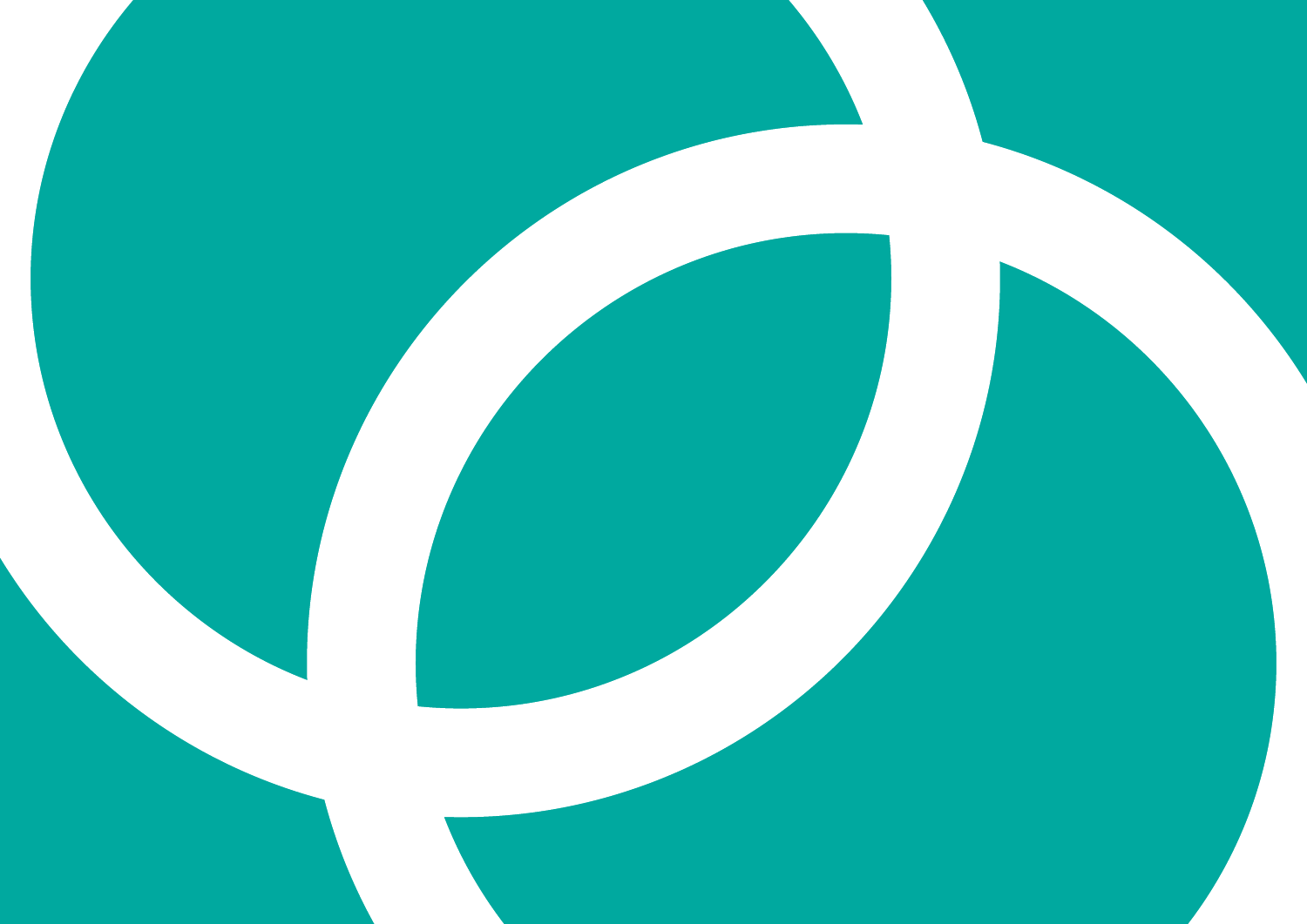# **INDEX**

| <b>GEP Working Group</b>                                                                                                              | 04 |
|---------------------------------------------------------------------------------------------------------------------------------------|----|
| <b>Introduction</b>                                                                                                                   | 05 |
| The 2021-2024 PTAP (Three-year Positive Actions Plan by CUG)                                                                          | 06 |
| 1. Awareness-raising activities to promote equal opportunities and combat discrimination, sexual harassment and all forms of violence | 07 |
| 2. Training activities to promote equal opportunities and combat discrimination                                                       | 08 |
| 3. Organisational well-being                                                                                                          | 08 |
| 4. Work-life balance                                                                                                                  | 10 |
| 5. Training of CUG members                                                                                                            | 10 |
| 6. Project for the psychological well-being of foreign students at the University                                                     | 10 |
| The 2018-2020 Gender Equality Report                                                                                                  | 11 |
| <b>Gender Equality Plan</b>                                                                                                           | 13 |
| Thematic Area 1 - Work-life balance and organisational culture                                                                        | 13 |
| Thematic Area 2 - Gender Balance at management and board level                                                                        | 16 |
| Thematic Area $3$ – Gender Equality in recruiting and career prospects                                                                | 17 |
| Thematic Area 4 - Integrating gender in research and teaching activities                                                              | 18 |
| Thematic Area 5 - Combating gender-based violence and sexual harassment                                                               | 19 |
|                                                                                                                                       |    |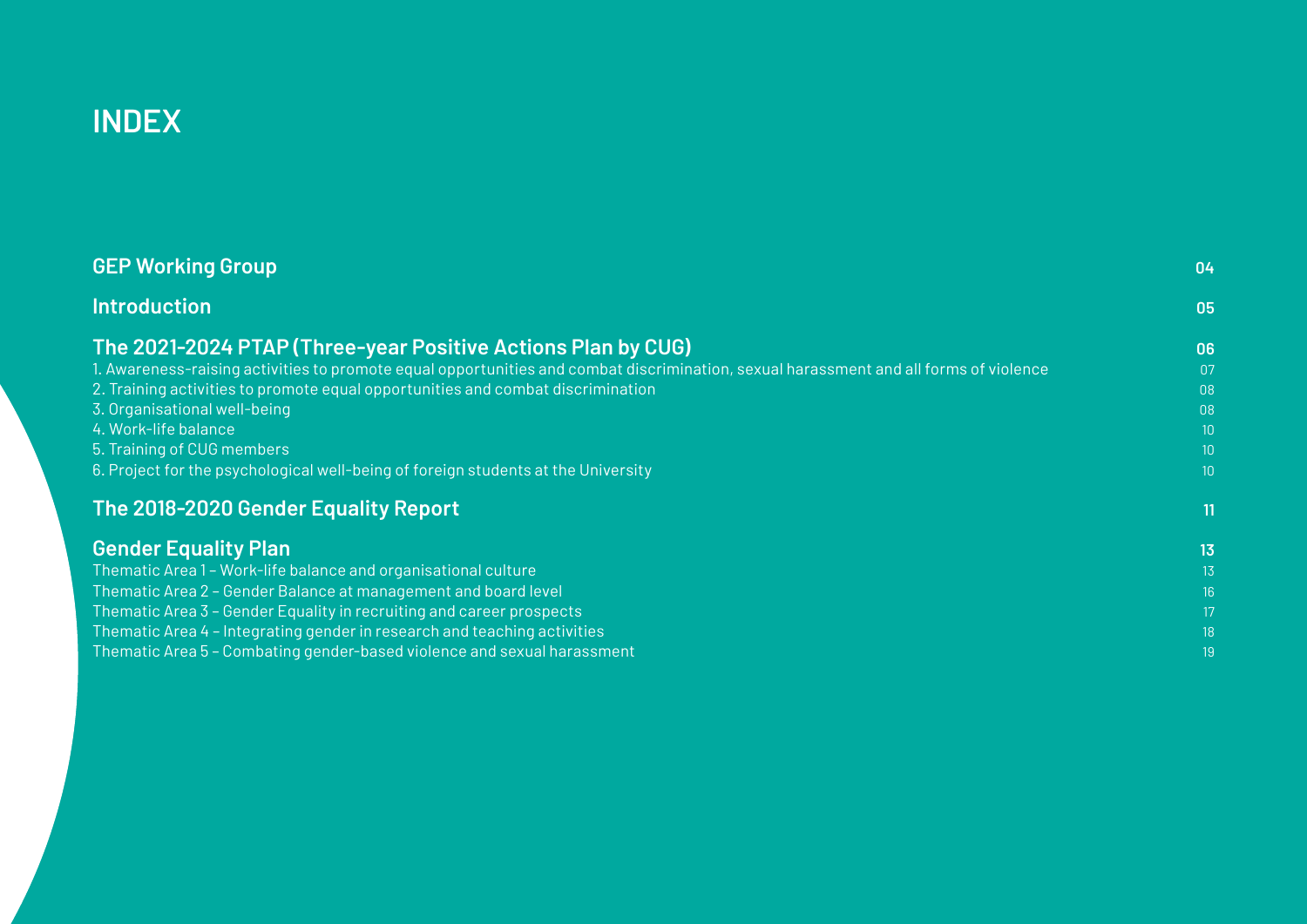# **GEP WORKING GROUP**

| Prof. Roberto Giacobazzi  | Vice-Rector and GEP Working Group Coordinator                                                                                         |
|---------------------------|---------------------------------------------------------------------------------------------------------------------------------------|
| Prof. Chiara Leardini     | Rector's Delegate for Budget and finance                                                                                              |
| Prof. Silvia Cantele      | Gender Equality expert                                                                                                                |
| Prof. Denis Delfitto      | Rector's Delegate for Research                                                                                                        |
| Prof. Nicoletta Zerman    | Rector's Delegate for Communications                                                                                                  |
| Prof. Olivia Guaraldo     | Rector's Delegate for Public Engagement                                                                                               |
| Prof. Marco Torsello      | Rector's Delegate for University scholarships and grants, student services, and international student mobility                        |
| Prof. Massimiliano Badino | Rector's Delegate for Student orientation                                                                                             |
| Prof. Michela Nosè        | President of CUG - Committee for Equal Opportunities, Employee Well-being and Non-Discrimination at Work, at the University of Verona |
| Prof. Alessandra Cordiano | Former President of CUG at the University of Verona                                                                                   |
| Prof. Elisa Quintarelli   | STEM expert                                                                                                                           |
| Mr. Stefano Fedeli        |                                                                                                                                       |
| Ms. Antonella Arvedi      | Quality Assurance Area                                                                                                                |
| Ms. Maria Gabaldo         |                                                                                                                                       |
| Ms. Gabriella Monaco      | Research Area and Project Design Unit                                                                                                 |
| Ms. Claudia Lunghi        |                                                                                                                                       |
| Mr. Luca Fadini           |                                                                                                                                       |
| Ms. Pasqualinda Altomare  | Human Resources Directorate                                                                                                           |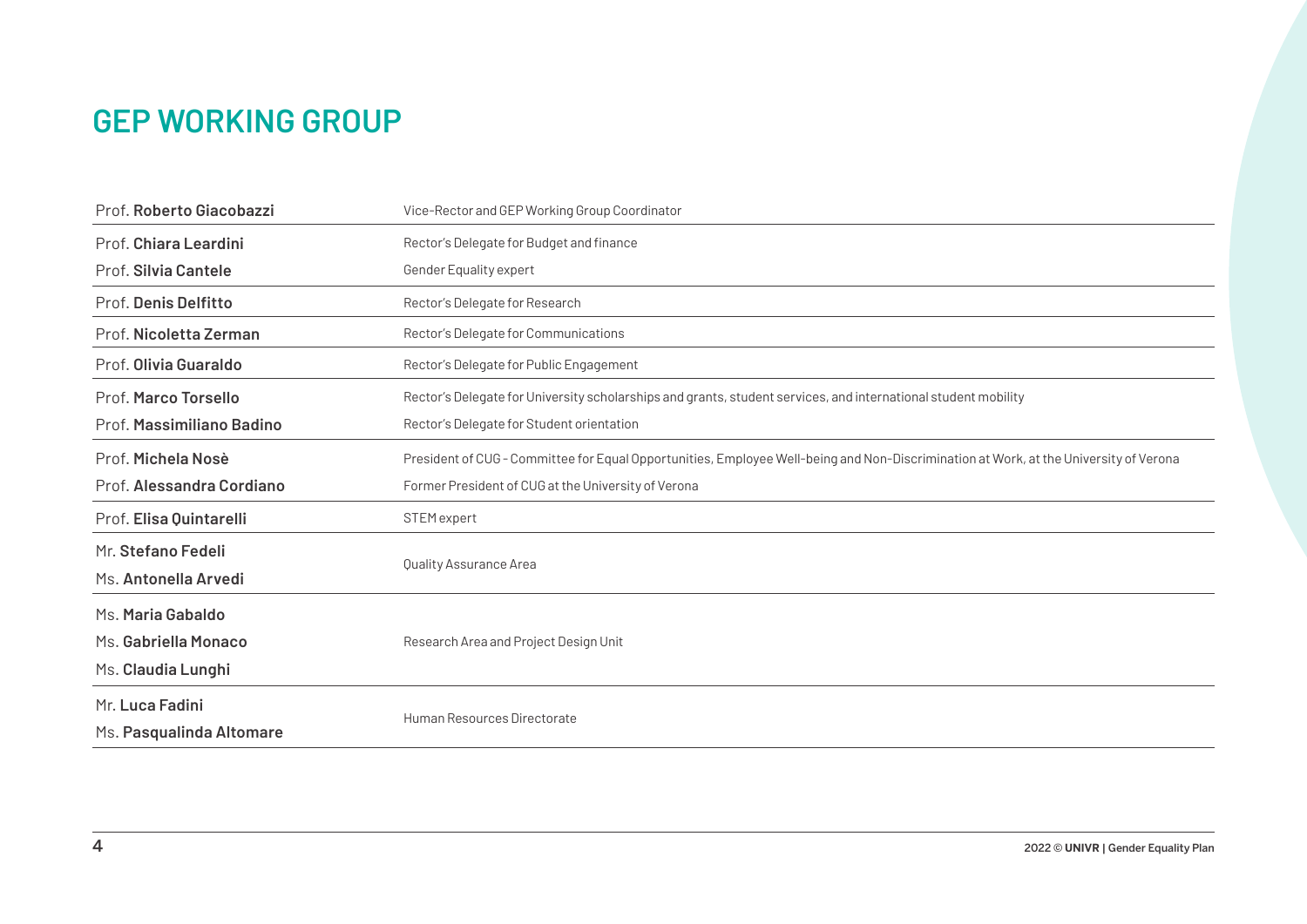# **INTRODUCTION**

By adopting the Gender Equality Plan (GEP), the University of Verona has complied with the requirements of the European Commission for participation in all Horizon Europe calls for proposals for research and innovation.

The University's Gender Equality Plan (GEP) is part of our University's overall approach to gender equality policies, together with the *Three-Year Positive Actions Plan* issued by the University's CUG - which includes the Confidential Counsellor, the Listening and Support Service, as well as other University Commissions -, the *Gender Equality Report*, the *Annual Report on Gender Data* pursuant to Directive no. 2/2019 of the Ministry of Public Administration and the Undersecretariat for Equal Opportunities, and especially the *University Strategic Plan*, including but not limited to the *Transversal Area* indicated therein.

The actions set out in the University's GEP will be integrated within the University Strategic Plan and directly linked to the results of the *Gender Equality Report*, both in the planning and reporting phases.

The University's GEP has the purpose of focusing equally on all sections of the University community: specifically, it is aimed at: implementing **gender equality policies** and work-life balance, as well as fostering a better organisational culture; promoting fair **recruitment policies** and career prospects for research and administrative staff; tackling **horizontal segregation** and gender asymmetries within courses. The project also aims at **removing gender inequalities** in decision-making processes, fostering excellence in **research and teaching**; integrating sex/gender variables in **research and teaching** programmes and contents, and carrying out training activities tailored to the needs of the individual sections of the University community, as well as Third Mission and **public engagement** activities.

In line with the European Commission's standards, GEP identifies a series of actions, with a common focus on improvement, not only in the typical areas of responsibility of CUG, but also and above all across the different strategic areas involved. This will be done in order to:

- identify gender gaps and inequalities;
- implement innovative strategies to solve gender gaps and inequalities;
- set goals and monitor their achievement through appropriate indicators.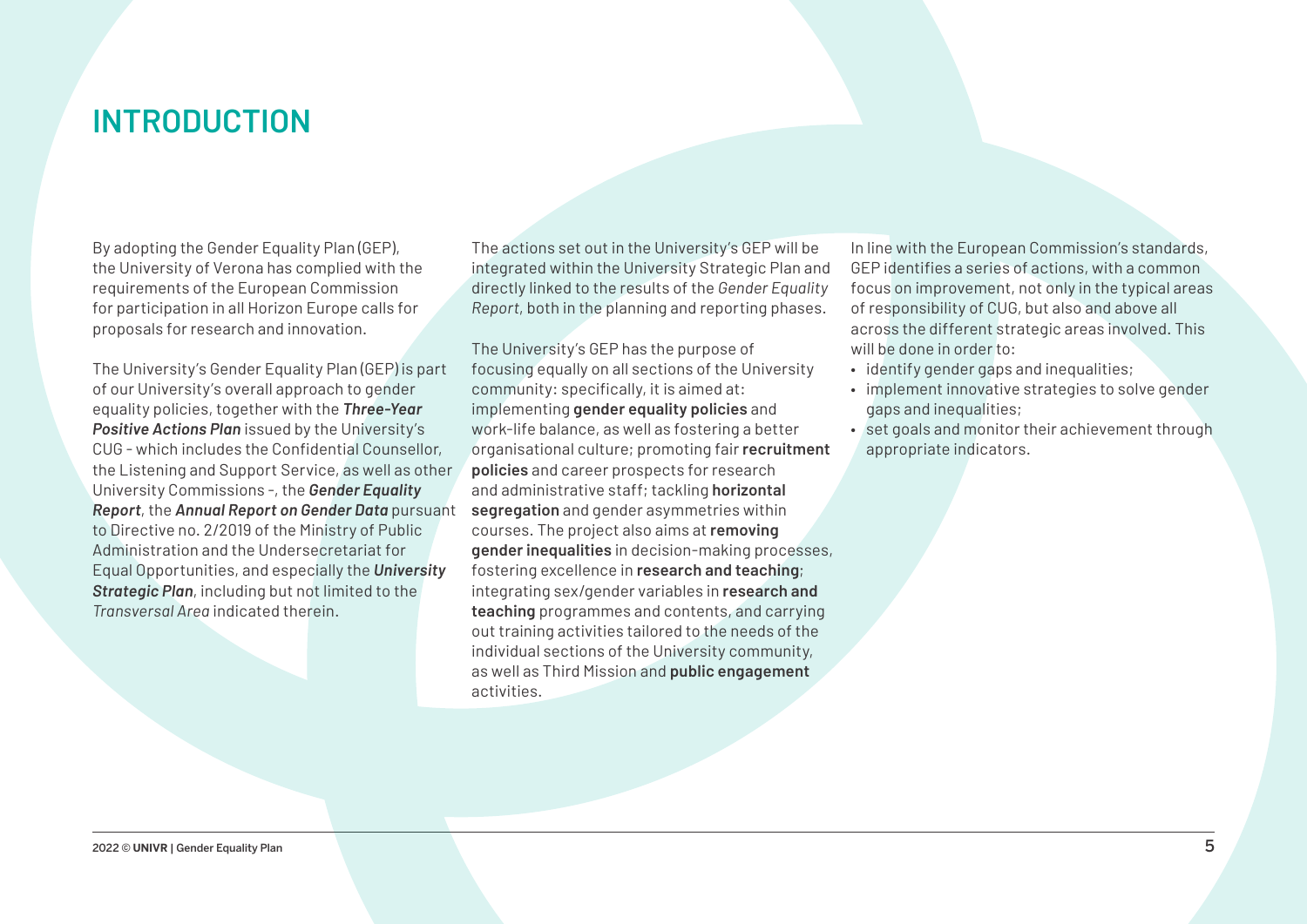## **THE 2021-2024 PTAP (THREE-YEAR POSITIVE ACTIONS PLAN BY CUG)**

The Committee for Equal Opportunities, Employee Well-being and Non-Discrimination at Work (CUG) of the University of Verona, acting in line with the principles of equality and non-discrimination enshrined in the Italian Constitution, the Charter of Fundamental Rights of the European Union, the European Convention on Human Rights and Fundamental Freedoms, the Directive no. 2/2019 of the Ministry of Public Administration and the Undersecretariat for Equal Opportunities, and the University's Statute and Code of Ethics, regularly adopts a **Three-year Positive Actions Plan**, or *Piano Triennale di Azioni Positive* (PTAP).

In accordance with the CUG's guidelines, PTAP aims to guarantee equal opportunities, create a work and study environment based on organisational well-being, promote gender equality and respect for the principle of nondiscrimination, strengthening existing projects and promoting new ones.

Moreover, following the introduction of Directive no. 2/19 *'Misure per promuovere le pari opportunità e rafforzare il ruolo dei Comitati Unici di Garanzia nelle amministrazioni pubbliche'*, CUG has confirmed its commitments to the following objectives:

- 1. to ensure **equality and equal opportunities** in the public sector, preventing and **combating all forms of physical and psychological violence, harassment and direct and indirect discrimination**;
- 2.to optimise **productivity** in the public sector by improving individual work performance;
- 3.to increase the **organisational performance** of the administration as a whole, making the organisation more efficient and effective, also through the adoption of measures promoting organisational well-being and equal opportunities, and tackling discrimination. To this end, the University, within the limits of its budget availability, shall provide CUG with staff and equipment suitable to pursue the objectives required by the law and the relevant guidelines, in accordance with the provisions of Art. 57, paragraph 1, letter d), of Legislative Decree no. 165/2001.

#### **PTAP 2021-2024** aims at the following:

- 1. awareness-raising activities to promote equal opportunities and combat discrimination, sexual harassment and all forms of violence;
- 2.training activities to promote equal opportunities and combat discrimination, sexual harassment and all forms of violence;
- 3. organisational well-being;
- 4.work-life balance;
- 5. initiatives and research projects aimed at promoting equal opportunities, organisational well-being and removing all forms of discrimination;
- 6. partnerships aimed at achieving the above objectives.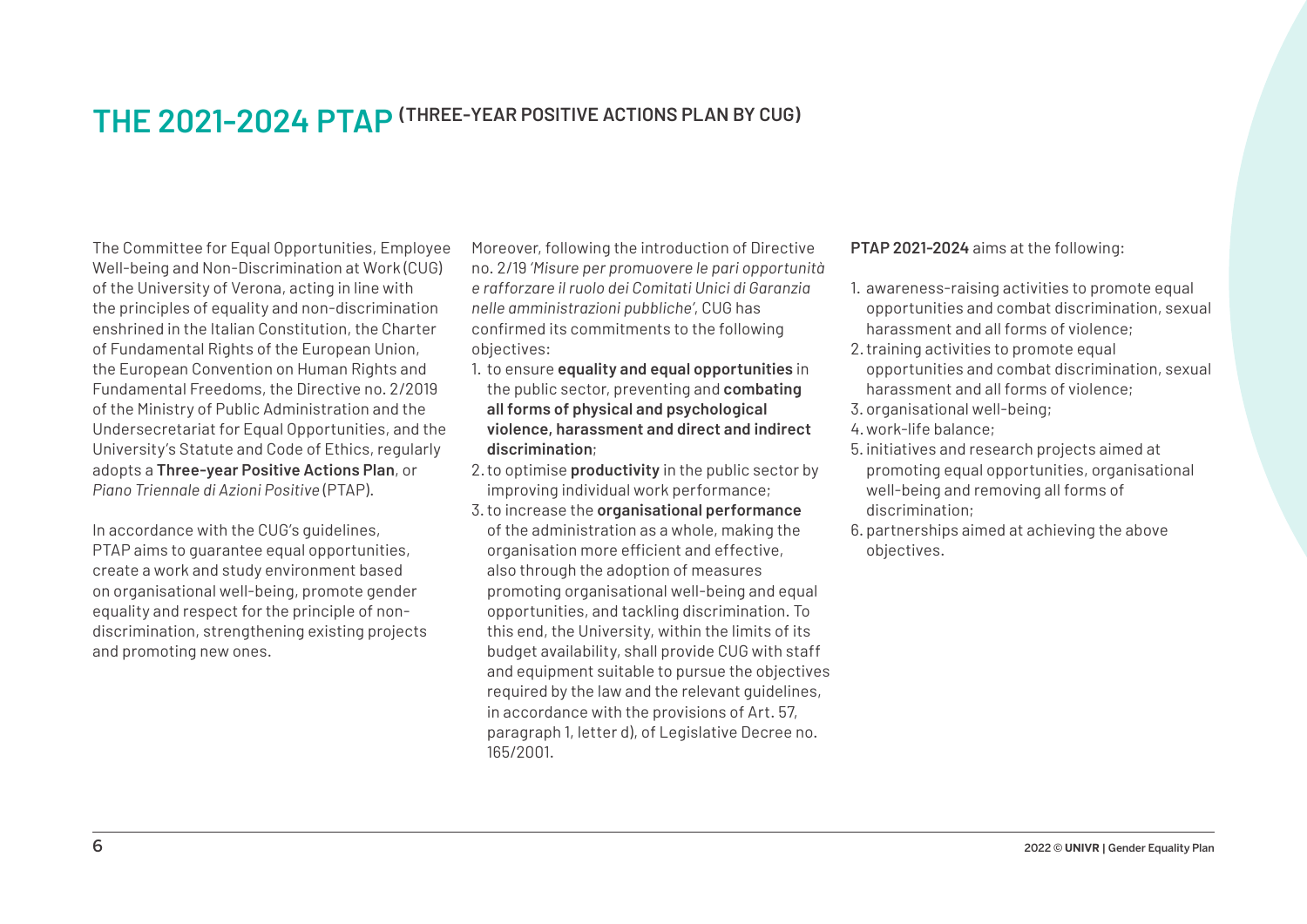#### **1. AWARENESS-RAISING ACTIVITIES TO PROMOTE EQUAL OPPORTUNITIES AND COMBAT DISCRIMINATION, SEXUAL HARASSMENT AND ALL FORMS OF VIOLENCE**

The University, through CUG, is committed to informing staff and students about the role of the Committee and the initiatives and activities undertaken. This is achieved by: producing informative material (posters, leaflets, on-line communications) thanks to the important support of the Communications Area and the University's Governance; holding specific meetings with each Department's representatives; providing a web page, where the Committee's aims, tasks and structure, past and upcoming activities, projects carried out, documents and any useful information to disseminate the culture of equality and equal opportunities will be posted.

CUG also carries out its Third Mission activities, in accordance with the University's policies and strategy, by organising seminars, meetings, round tables and events to raise awareness among the University's staff and students, as well as the general public, of issues relating to equal opportunities, work-life balance and forms of discrimination, and by establishing a strong partnership with local authorities and associations interested in promoting these issues. In particular, initiatives, meetings, seminars, exhibitions, film screenings and theatrical performances are organised on particularly significant days, such as the International Day for the Elimination of Violence against Women (25 November), the Transgender Day of Remembrance (20 November), the European Equal Pay Day (28 February), the International Women's Day (8 March), the International Day against Homophobia, Biphobia and Transphobia (17 May).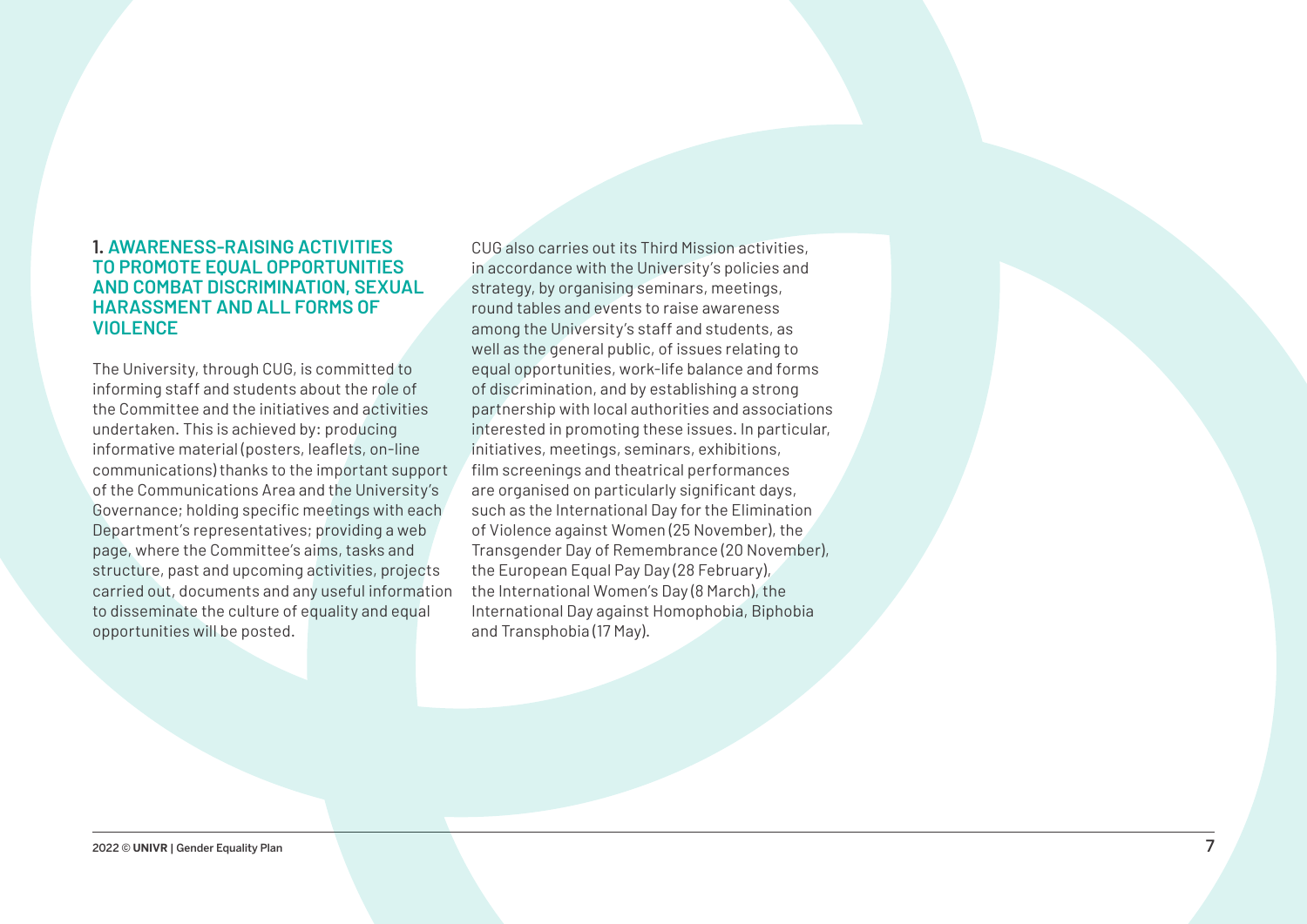#### **2. TRAINING ACTIVITIES TO PROMOTE EQUAL OPPORTUNITIES AND COMBAT DISCRIMINATION**

In this area of intervention, the University, through CUG, proposes to implement, in agreement with the Rector's Delegates for Education, Right to Study and Student Policies and Budget, and the Human Resources Directorate, specific courses focusing on equal opportunities for staff and students. Specifically:

1. it is intended to promote common training initiatives, addressed to the student community, particularly PhDs and those in the usually most vulnerable categories (research and scholarship holders, postgraduate students), in order to promote the role of the Confidential Counsellor and the Listening and Support Service for work-related stress, and to raise awareness of discrimination, harassment and mobbing issues among students, PhDs, research and scholarship holders, and postgraduate students;

2.on the occasion of the drafting of the "Guidelines for gender-inclusive language", published by CUG in 2017, revised and definitively approved by CUG in November 2019, CUG intends to continue promoting and disseminating the "Guide to gender-inclusive language", drawn up with the aim of raising awareness among employees and students of gender-inclusive language.

#### **3. ORGANISATIONAL WELL-BEING**

The University has been offering services to the University community for many years, making them available, where possible, also to nonemployees, who tend to be more vulnerable, such as: temporary workers, contract workers, research grant holders and postgraduate students. In this context:

- 1. the CUG's collaboration with the Confidential Advisor is confirmed. This position, as set out in Art. 17 of the University of Verona's Code of Ethics and active since 2014, is called upon to prevent, manage and effectively resolve cases of harassment, mobbing and discrimination of staff and students. On a six-monthly basis, the Confidential Advisor, on the basis of the cases handled, which are strictly protected by anonymity, informs the CUG and the competent bodies of the critical issues that have emerged and plans positive actions with them;
- 2.the Listening and Support Service a service that is becoming increasingly common in the workplace - will continue to be offered for listening and psychological support for people experiencing work-related stress. Recently, a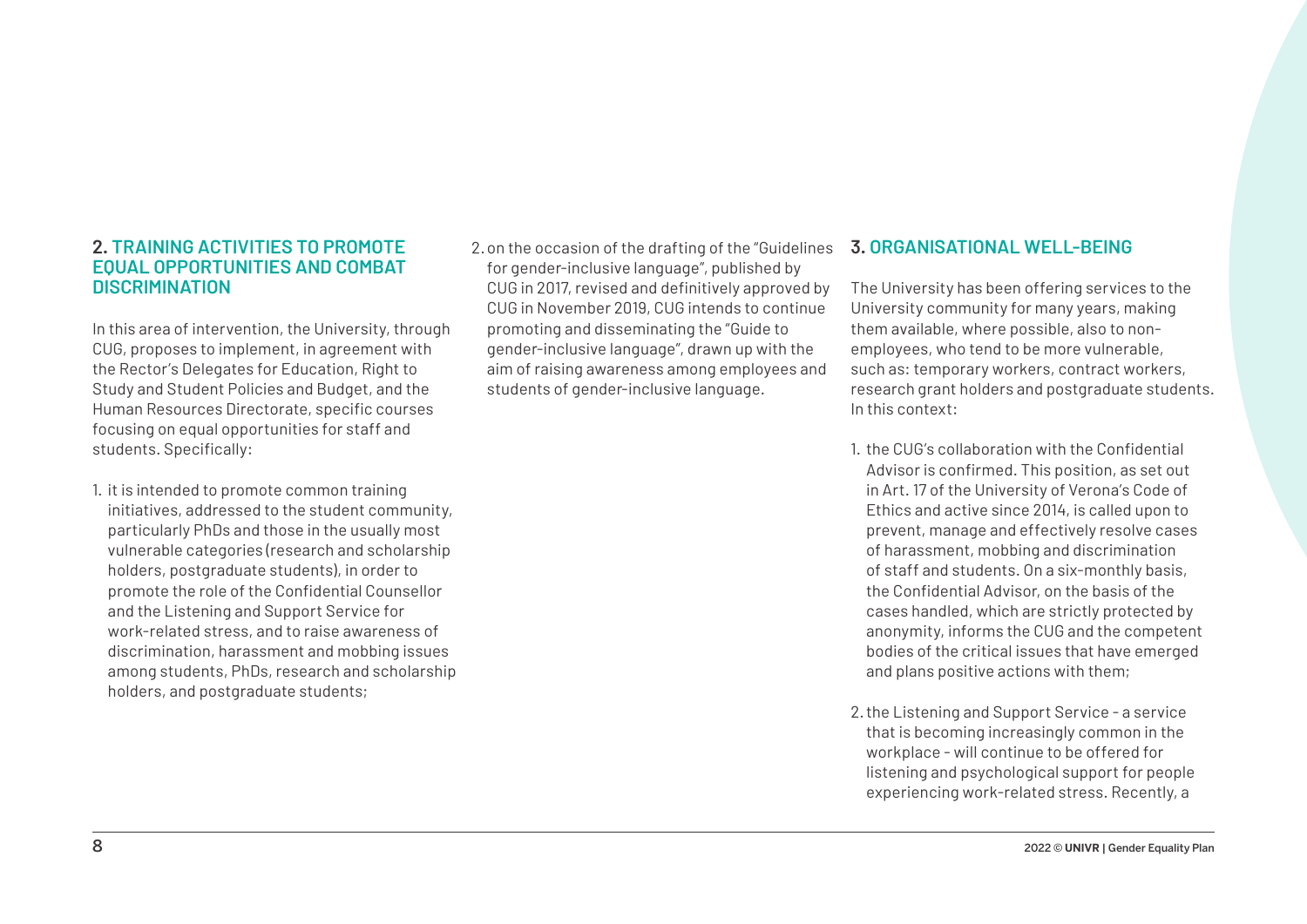psychologist experienced in this field has been appointed to provide this service in the vicinity of the Borgo Roma University campus. This is a neutral space reserved for the University's employees, where they can find advice and support in dealing with work-related problems, such as conflict, stress and lack of motivation. These issues are distinct from those dealt with by the Confidential Advisor, which are generally caused by forms of discrimination, harassment and mobbing. The interaction between the activities of the Listening and Support Service and the Confidential Advisor allows a more effective handling of the situations and their fruitful resolution;

3.the University intends, through the action of CUG, to: (i) promote a closer relationship between CUG and the University Scientific Committee for Inclusion and Accessibility and with Departmental representatives, promoting, for example, the participation of a CUG member in the Committee's meetings and the organisation of joint initiatives on issues that are relevant to the two bodies; to this end, it is necessary to promote a culture of inclusion as part of all University policies, activating a process of cross-sectoral awareness that

involves the university community at all levels, strengthening services and improving practices that are able to counter discriminatory behaviour (even unintentional) due to a poor dissemination of the culture of inclusion; (ii) to promote common initiatives and dialogue between CUG and the area of International, Social and Environmental Development Cooperation of the University, in order to create synergies and support solidarity and international cooperation, and the promotion of relations between higher education and research institutes to foster peace and development; (iii) promote a dialogue between CUG, the Head of the Prevention and Protection Service and the University HR Management, the University's GP, the workers' safety representatives and the Confidential Advisor on the assessment of psycho-social risks and the resulting work-related stress, for the promotion of organisational well-being within the University and focusing on those actions aimed at eliminating harassment, sexual harassment, mobbing and discrimination in the workplace.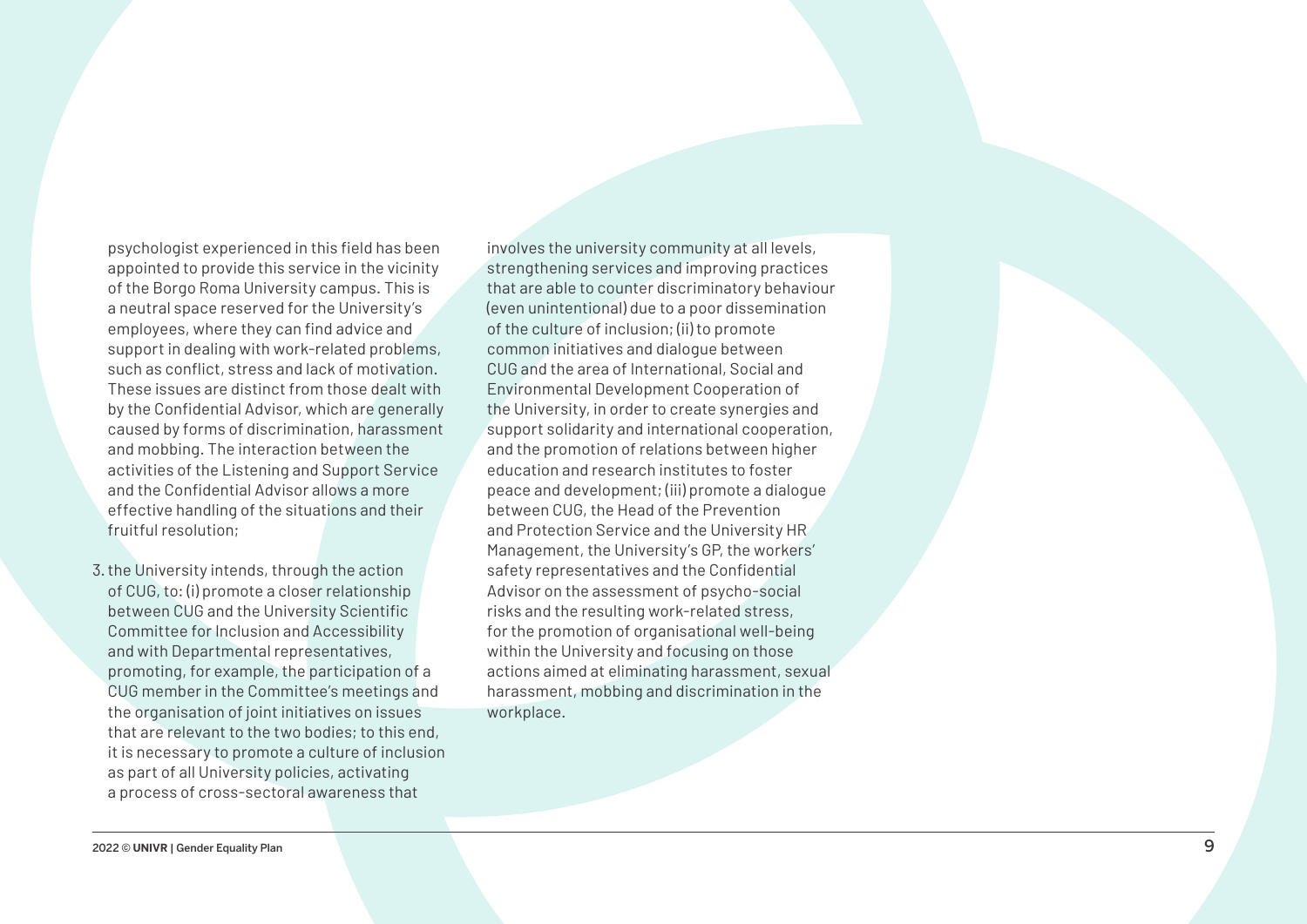#### **4. WORK-LIFE BALANCE**

The University supports and encourages work-life balance. Specifically:

- 1. CUG confirms its support for the management of the University crèche, "BabyAteneo". Established in 2006, this service offers 18 places reserved for the children of students and the University's teaching/administrative staff, and 3 places for external users. CUG evaluates the proposed educational projects and assigns the winning cooperative a three-year contract; it defines the criteria for reimbursement of fees, makes purchasing decisions on the basis of needs and requests, and acts as a point of contact for requests from users and the cooperative itself. This is a well-established project which, thanks to the quality of the service offered, has seen a progressive increase in users over the years;
- 2.in order to promote psychophysical well-being, an agreement is in place that allows employees and students (and their underage children) to use the services made available by CUS - Motor Sciences with a 50% discount on the registration fee. In addition, the University Summer Centre is also supported by CUG: this is a positive action

aimed at promoting work-life balance, as from June to September it welcomes children from 5 to 16 years of age, children of University staff and students;

- 3. initiatives and research projects aimed at promoting equal opportunities, organisational well-being and at removing all forms of discrimination, the University, through CUG, actively takes part in working groups aimed at raising awareness of equal opportunities and organisational well-being issues, and removing all forms of discrimination; other projects with the same are also promoted by the University, as well as by local bodies and associations that are committed to these values;
- 4.in particular, CUG shall support, within the scope of its responsibilities, the Gender Balance project and the Gender Equality Plan.

#### **5. TRAINING OF CUG MEMBERS**

CUG intends to support the training of CUG members, promoting specific initiatives and/or encouraging participation in relevant conferences and seminars, especially those organised by the National Conference of Equality Bodies of Italian Universities with which CUG collaborates.

#### **6. PROJECT FOR THE PSYCHOLOGICAL WELL-BEING OF FOREIGN STUDENTS AT THE UNIVERSITY**

CUG also supports the REDEFINE project, which is financed by the European Community and promoted by the WHO Centre for Mental Health Research at the University of Verona, aimed at preventing psychological distress among foreign students who belong to the University and are suffering stress because of the Covid-19 pandemic.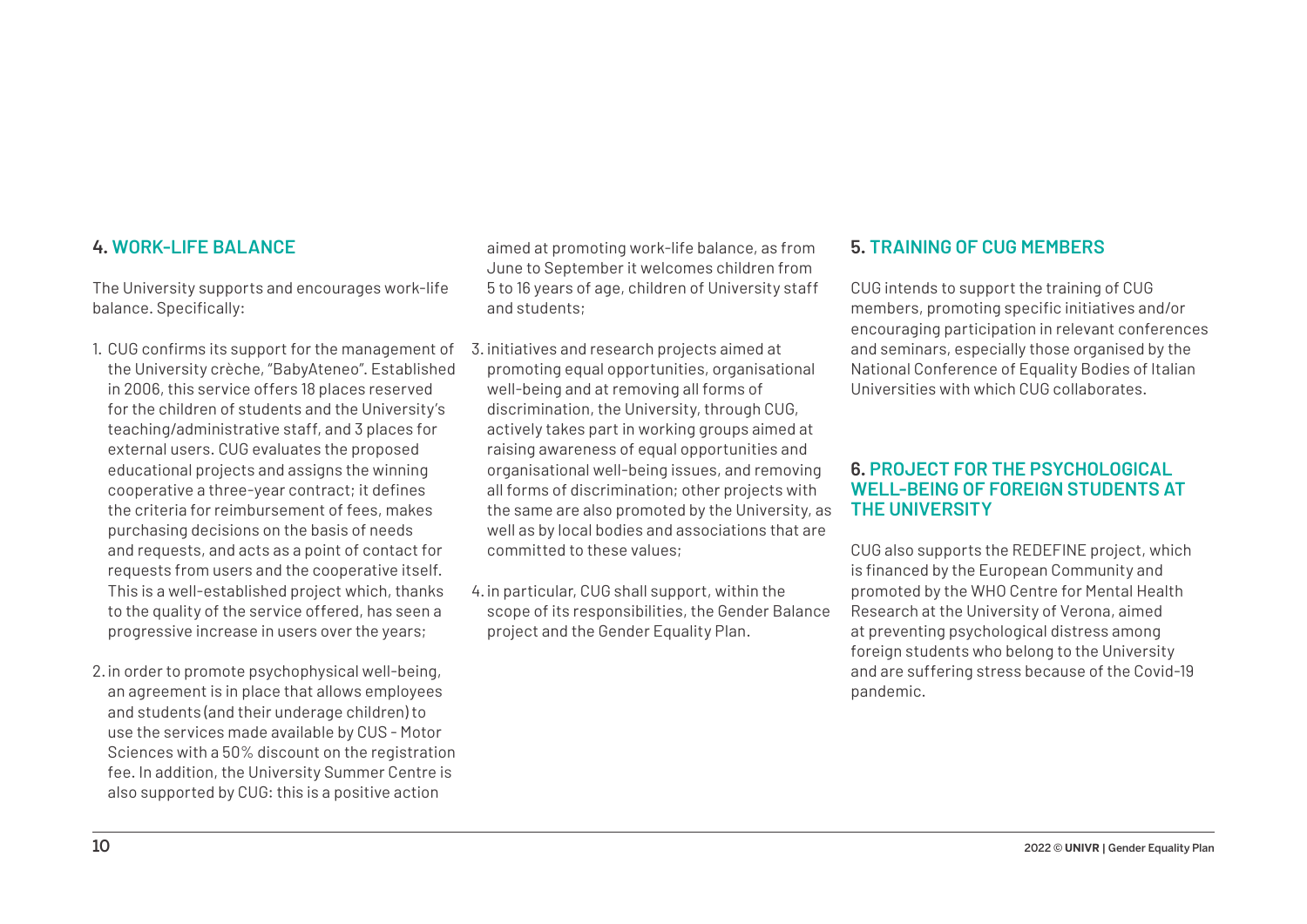# **THE 2018-2020 GENDER EQUALITY REPORT**

The drafting of the Gender Equality Report, made possible by a wide and transversal working group, is part of the **gender equality policies** that the University of Verona has been carrying out for a long time and that have been strongly upheld by the current University's governance.

This document, the first for the University, provides an opportunity to look at the state of the art and plan our future as a University open to equal opportunities and to embracing the challenge of gender diversity, which is a precious element for all universities, as it is for ours.

This first **comprehensive report** of the University has adopted the guidelines set out by the Italian Rectors' Association (*Conferenza dei Rettori*) for the drafting of the Gender Equality Report, and its results can be compared with those from other Italian universities. An in-depth analysis of the entire University academic community has been carried out: **students**, **lecturers**, **technical-administrative staff** and **research staff**, representing an opportunity to monitor and verify the interventions implemented in the last three years to promote gender equality.

Data about the University's student population, as of 31 December 2020, show a situation in which:

- more than 64% of the total number of enrolled **students** are female students;
- the proportion of female students changes in relation to the various areas of study, with women prevailing in the areas of social sciences, education and natural sciences and health;
- female students are more open to **international mobility**, both outgoing and incoming, exceeding 70% of the total, and are more successful in their studies, since female graduates make up around 62% of the total and 68% of those graduating with a **110/110 cum laude** are women;
- on the other hand, a strong **horizontal segregation** emerges among students enrolled in degree programmes and **PhD programmes**. As regards the latter, there is a male predominance in the area of IT and communications;
- although there is a substantially equal employment rate for men and women five years after graduation, it should be noted that, **upon completion of any degree programme**, the net

monthly remuneration of female graduates is lower than that of male graduates: although the pay gap is greater in the Italian population, the prospect of lower remuneration than their male counterparts is also observed for women graduating at the University of Verona (Master's degree graduates: women €1,436, men €1,706; Single-cycle/Combined Bachelor+Master's degree graduates: women €1,593, men €1,880).

As regards teaching staff:

- the number of female lecturers has risen over the last three years from 39.9% to 41.4%: in particular, with reference to 2020, **the number of women is higher among researchers on permanent and fixed-term contracts** (54%), while it is lower at higher levels of the academic career;
- although the University of Verona is in a better position than the national average, vertical segregation is significant: 27.4% of female lecturers are full professors and 39% are associate professors, confirming the so-called **career gap** in Verona as well;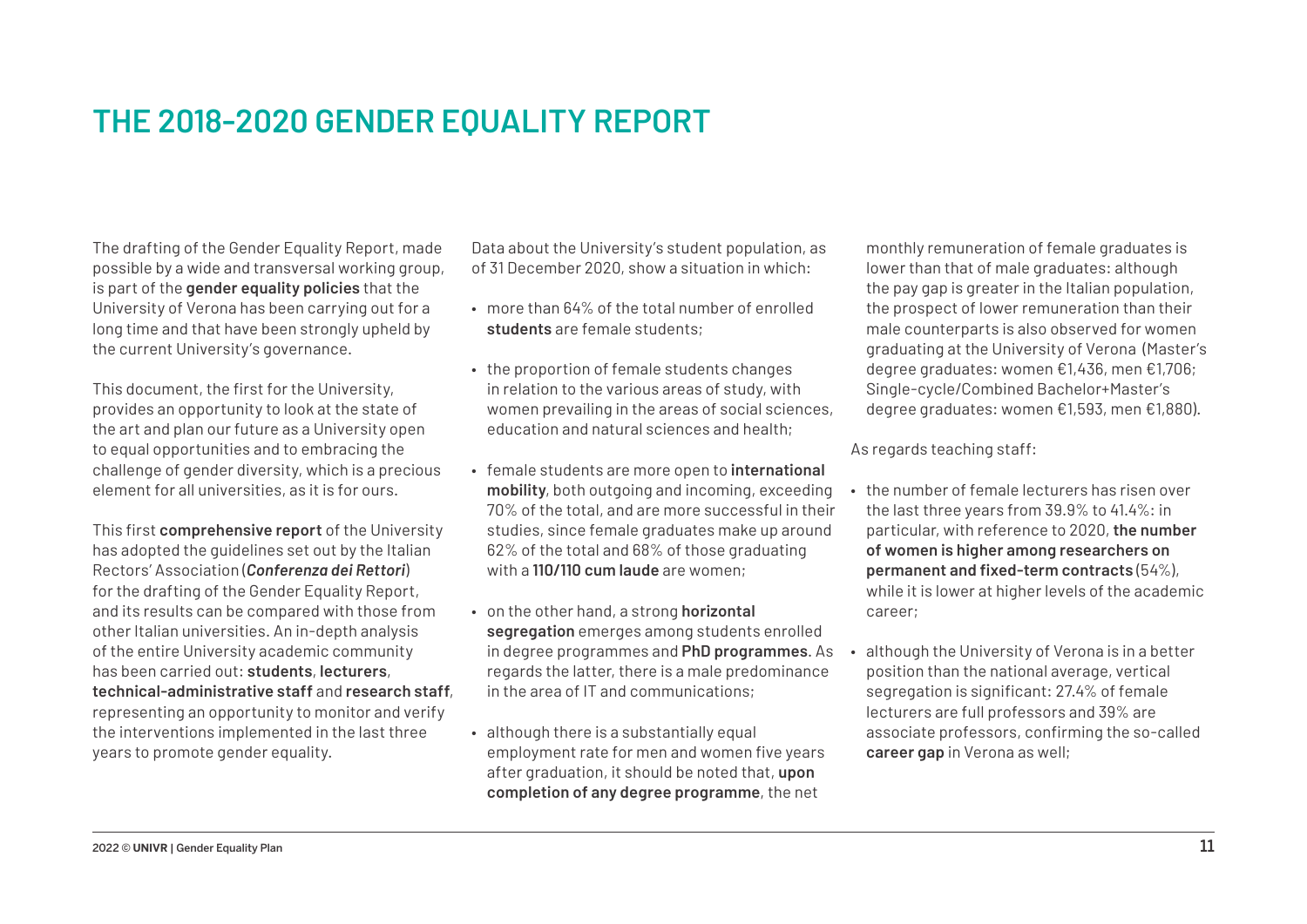- **horizontal segregation** at the university is also observed, whereby scientific and technological areas are mainly dominated by men, while those in the fields of education, social work, health and medical disciplines and the humanities have a strong female presence;
- as regards gender equality and the principle of equal opportunities between men and women among the **members of selection committees**  for open competitions, it should be noted that, in 2020, compliancy was observed in 93.8% of cases, in agreement with the guidelines issued by the National Anti-Corruption Authority (ANAC).

Finally, in relation to technical-administrative staff, it should be noted that:

- the average presence of women is about 66% in the years considered; moreover, the majority of female members of staff at the University has a **degree** (55%), against 45% at national level; 14.7% of them has a **PhD**, against 5.8% at national level. Female employees with a highschool diploma (30%) appear to be significantly trained and, on average, women have higher qualifications than men (44.7% with a degree, 13.3% with a PhD);
- while there is a clear predominance of women in all categories, there is a substantial equality in management positions (i.e. 3 women, 3 men);
- as far as employment contract type is concerned, 58 female employees compared to only 2 male employees have entered into **parttime contracts** (up to 50% of full-time);
- concerning the average number of days of **absence from work** for the year 2020, it can be seen that the average days per capita are higher for men only as regards holidays and leave under Law no. 104/92 (for the latter type of

leave: 3.68% men, 2.73% women). Women have, on average, more days of **absence for parental leave**, other types of leave and sickness, which confirms that women bear a greater burden of parental care commitments;

• with reference to 2020, the most populated age group for women is the 45-54 age group (45.5%), but the **under-35 age group only accounts for 4%** of the technical-administrative female component, which is something that should be carefully monitored.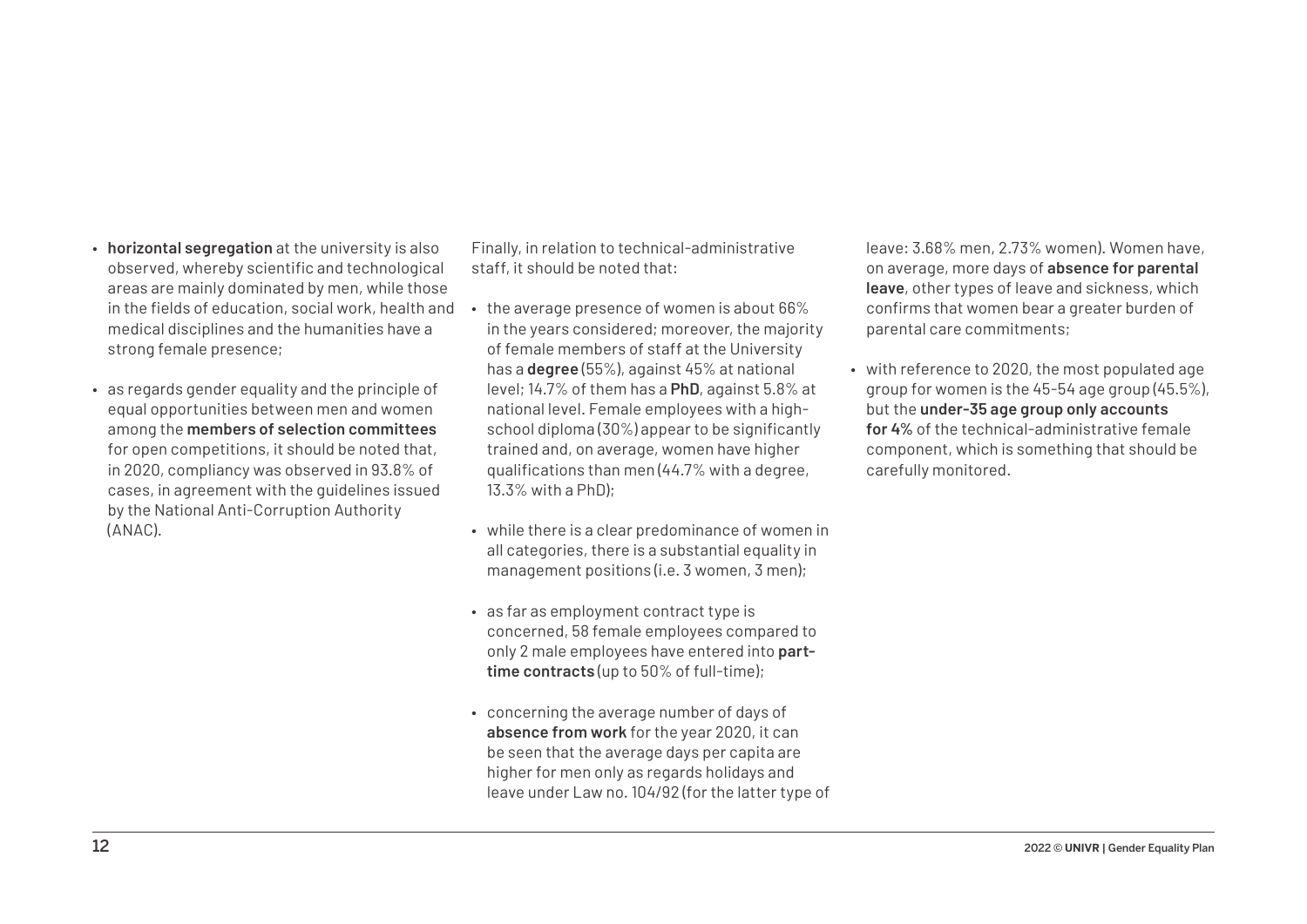# **GENDER EQUALITY PLAN**

### **THEMATIC AREA 1 – WORK-LIFE BALANCE AND ORGANISATIONAL CULTURE**

|                                                                                             |                                                                                                              |                                                                                                                                                       | <b>SCHEDULE</b><br><b>DIRECT TARGET</b><br><b>INDIRECT TARGET</b><br>LINK WITH 2030<br><b>INDICATOR</b><br><b>MANAGED BY</b><br><b>SDGS AGENDA</b><br><b>GROUP</b><br>GROUP<br>2021 2022 2023 2024<br>X.<br>$\boldsymbol{\mathsf{x}}$<br>5 GENDER<br>Institutional supervisor/s: Increase in<br><b>Families of</b><br>Permanent<br><b>ම්</b><br>Rector's delegate for<br>research staff<br>the number<br>permanent<br>Internationalisation<br>research staff<br>of support<br>members<br>recipients<br>members<br>Staff:<br>compared to<br>International mobility area<br>the previous<br>calendar year<br>Funding:<br>€6,000 per each<br>two-year period,<br>Internationalisation |  |  |  |  |        |  |                                      |
|---------------------------------------------------------------------------------------------|--------------------------------------------------------------------------------------------------------------|-------------------------------------------------------------------------------------------------------------------------------------------------------|------------------------------------------------------------------------------------------------------------------------------------------------------------------------------------------------------------------------------------------------------------------------------------------------------------------------------------------------------------------------------------------------------------------------------------------------------------------------------------------------------------------------------------------------------------------------------------------------------------------------------------------------------------------------------------|--|--|--|--|--------|--|--------------------------------------|
| GOALS                                                                                       | <b>ACTIONS</b>                                                                                               | SUB-ACTIONS                                                                                                                                           |                                                                                                                                                                                                                                                                                                                                                                                                                                                                                                                                                                                                                                                                                    |  |  |  |  |        |  |                                      |
| 1. Supporting<br>young female<br>researchers<br>in taking part<br>in mobility<br>programmes | <b>1.1.</b> Funding for mobility<br>programmes for female bonus for outgoing<br>researchers with<br>children | <b>1.1.1</b> Additional<br>international mobility<br>for research staff<br>members with<br>children under 6<br>years of age: call for<br>applications |                                                                                                                                                                                                                                                                                                                                                                                                                                                                                                                                                                                                                                                                                    |  |  |  |  | budget |  | <b>8 DECENT WORK AND</b><br>$\gamma$ |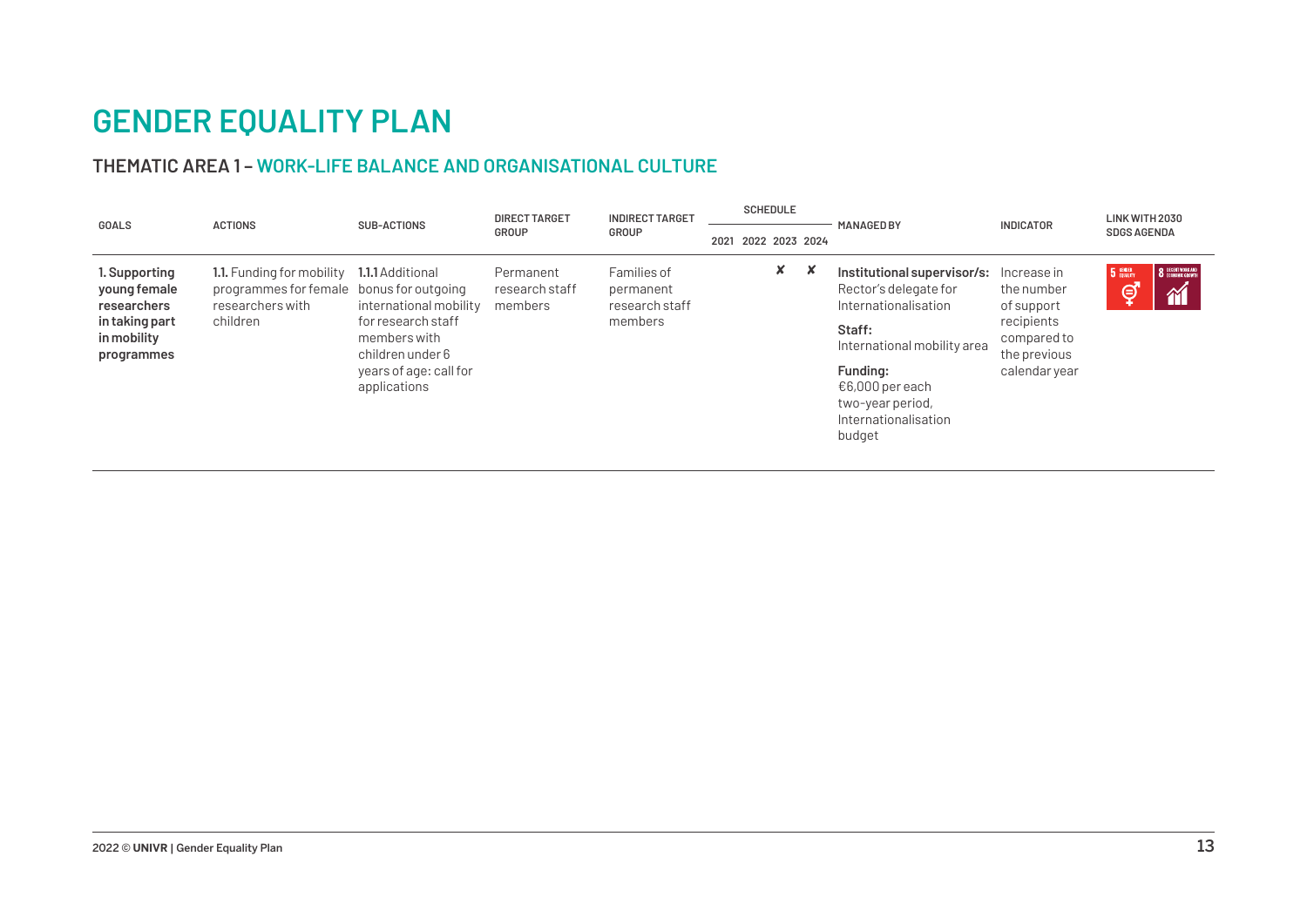| GOALS                                                              | <b>ACTIONS</b>                                                                       | SUB-ACTIONS                                                                                                                                                                       | <b>DIRECT TARGET</b><br>GROUP                           | <b>INDIRECT TARGET</b><br>GROUP                                             | <b>SCHEDULE</b> |                           |                  |                     | <b>MANAGED BY</b>                                                                                                                                                                              | <b>INDICATOR</b>                                                                             | LINK WITH 2030                                         |
|--------------------------------------------------------------------|--------------------------------------------------------------------------------------|-----------------------------------------------------------------------------------------------------------------------------------------------------------------------------------|---------------------------------------------------------|-----------------------------------------------------------------------------|-----------------|---------------------------|------------------|---------------------|------------------------------------------------------------------------------------------------------------------------------------------------------------------------------------------------|----------------------------------------------------------------------------------------------|--------------------------------------------------------|
|                                                                    |                                                                                      |                                                                                                                                                                                   |                                                         |                                                                             |                 |                           |                  | 2021 2022 2023 2024 |                                                                                                                                                                                                |                                                                                              | <b>SDGS AGENDA</b>                                     |
| 2. Building an<br>inclusive learning<br>and working<br>environment | <b>2.1.</b> Adopting a family-<br>friendly academic<br>calendar and working<br>hours | 2.1.1 Identification of<br>needs and issues in<br>work-life balance                                                                                                               | Technical-<br>administrative<br>staff members           | Families of<br>technical-<br>administrative<br>staff members                |                 | x                         | ×                | X                   | Institutional supervisor/s:<br>Rector, General-Director,<br><b>CUG</b><br>Staff:<br>HR Directorate and<br>collective contracts                                                                 | <b>Better results</b><br>of the "Work-<br>life balance"<br>questionnaire,<br>to be developed | 5 GENDER<br><b>8</b> DECENT WORK AND<br>ල්<br>简        |
|                                                                    |                                                                                      | 2.1.2 Feasibility study<br>and testing of a<br>priority system in the<br>allocation of teaching<br>hours for teaching<br>staff with children<br>aged 10 years or less             | Permanent<br>and temporary<br>research staff<br>members | Department's<br>Directors,<br>Programme<br>Coordinators,<br>Heads of Office |                 | x                         | $\boldsymbol{x}$ | x                   | Institutional supervisor/s:<br>Rector's delegate for<br>Teaching and education<br>Staff:<br>Teaching and Student<br>Services Directorate,<br>Department's Units,<br><b>Teaching Committees</b> | <b>Better results</b><br>of the "Work-<br>life balance"<br>questionnaire,<br>to be developed | 5 GENDER<br><b>8</b> DECENT WORK AND<br>ල්<br>$\gamma$ |
|                                                                    |                                                                                      | 2.1.3 Feasibility<br>study and testing of<br>a lecture timetable<br>which includes at<br>least 20% online<br>lectures for teaching<br>staff with children<br>aged 6 years or less | Permanent<br>and temporary<br>research staff<br>members | Department's<br>Directors,<br>Programme<br>Coordinators,<br>Heads of Office |                 | $\boldsymbol{\mathsf{x}}$ | $\boldsymbol{x}$ | X                   | Institutional supervisor/s:<br>Rector's delegate for<br>Teaching and education<br>Staff:<br>Teaching and Student<br>Services Directorate,<br>Department's Units,<br><b>Teaching Committees</b> | <b>Better results</b><br>of the "Work-<br>life balance"<br>questionnaire,<br>to be developed | 5 GENDER<br><b>8</b> DECENT WORK AND<br>ල්<br><b>M</b> |

### **THEMATIC AREA 1 – WORK-LIFE BALANCE AND ORGANISATIONAL CULTURE**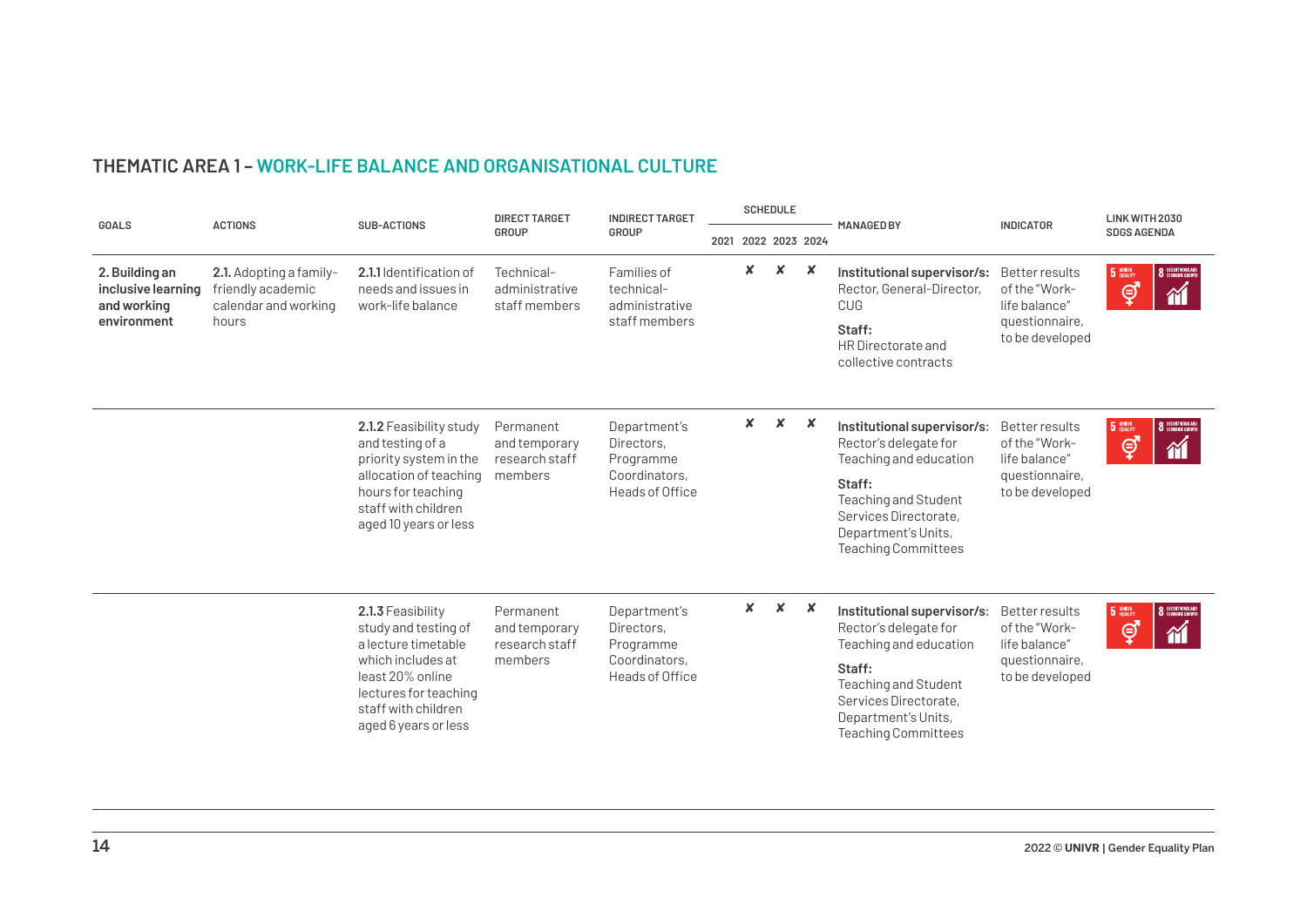| GOALS                                                  | <b>ACTIONS</b>                                          | SUB-ACTIONS                                                                                                                                                        | <b>DIRECT TARGET</b><br>GROUP                          | <b>INDIRECT TARGET</b><br>GROUP                 | <b>SCHEDULE</b> |                           |                     | <b>MANAGED BY</b>                                                                                                                                                                                                                                                                                                     | <b>INDICATOR</b>                                                                                       | LINK WITH 2030              |  |
|--------------------------------------------------------|---------------------------------------------------------|--------------------------------------------------------------------------------------------------------------------------------------------------------------------|--------------------------------------------------------|-------------------------------------------------|-----------------|---------------------------|---------------------|-----------------------------------------------------------------------------------------------------------------------------------------------------------------------------------------------------------------------------------------------------------------------------------------------------------------------|--------------------------------------------------------------------------------------------------------|-----------------------------|--|
|                                                        |                                                         |                                                                                                                                                                    |                                                        |                                                 |                 |                           | 2021 2022 2023 2024 |                                                                                                                                                                                                                                                                                                                       |                                                                                                        | <b>SDGS AGENDA</b>          |  |
| 3. Reducing<br>gender<br>prejudices and<br>stereotypes | <b>3.1</b> Providing incentives<br>for inclusive events | 3.1.1 Organising<br>CUG seminars on<br>gender issues,<br>equal opportunities<br>and tackling<br>discriminations.<br>Producing graphic<br>and/or video<br>materials | University<br>community and<br>high-school<br>students | Local<br>community<br>and students'<br>families | X.              | $\boldsymbol{\mathsf{x}}$ | X                   | <b>Institutional Supervisor/s:</b> No. of seminars<br>CUG; Rector's Delegate<br>for Communications:<br>Rector's Advisor for Social<br>sustainability; Rector's<br>Advisor for student<br>orientation<br>Staff:<br>Communications Area:<br>Visual Communications<br>Area<br>Funding:<br>€2,000 per year, CUG<br>budget | organised<br>No. of seminar<br>participants<br>No. of graphic<br>and/or video<br>materials<br>produced | 5 GENDER<br>4 QUALITY<br>ල් |  |

### **THEMATIC AREA 1 – WORK-LIFE BALANCE AND ORGANISATIONAL CULTURE**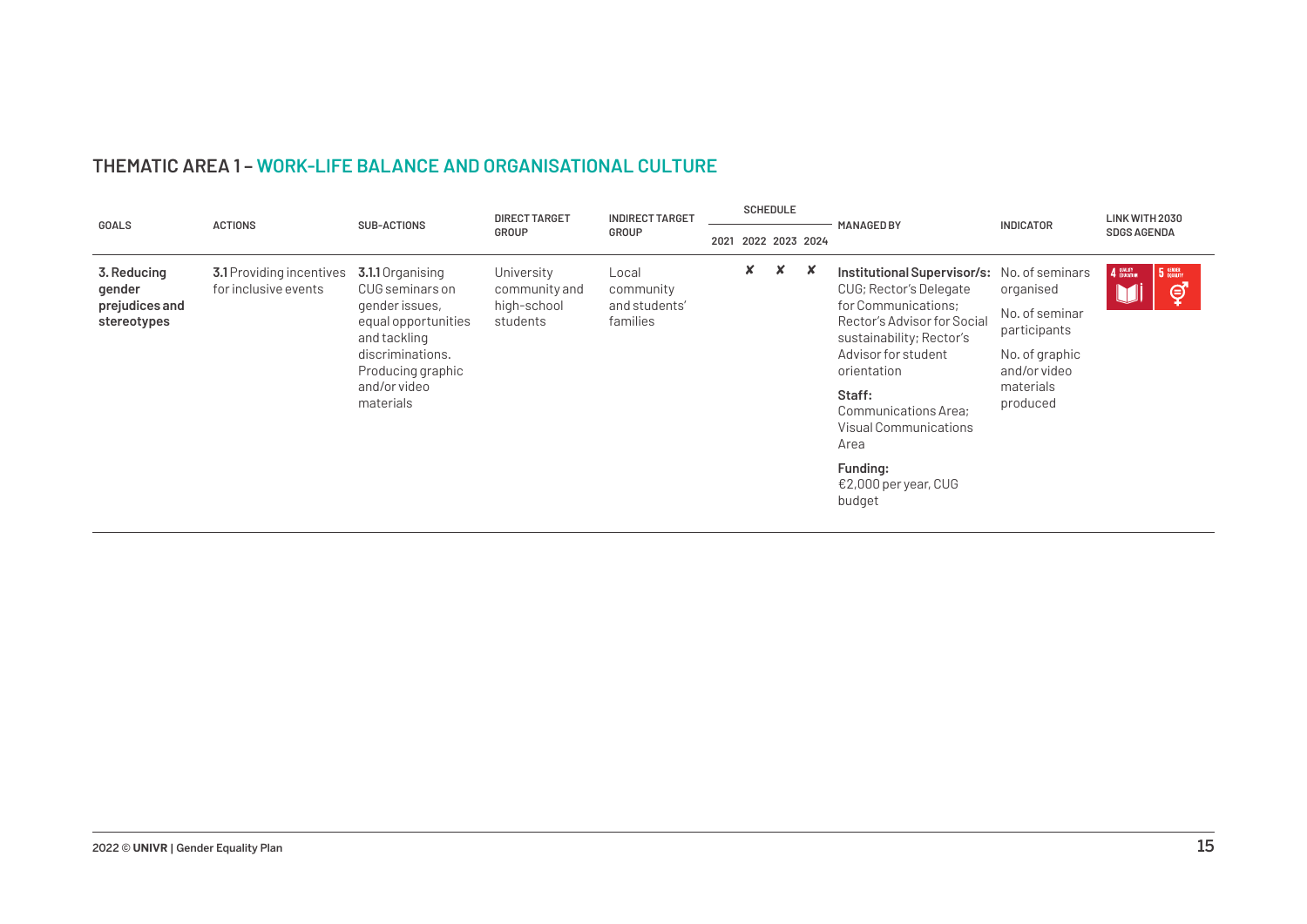| GOALS                                                       | <b>ACTIONS</b>                                                                                                                                                                      | <b>SUB-ACTIONS</b>                                                          | <b>DIRECT TARGET</b><br><b>GROUP</b> | <b>INDIRECT TARGET</b><br>GROUP | <b>SCHEDULE</b>  |                  |                     | <b>MANAGED BY</b>                                                                                                                                                                                                                                                                          | <b>INDICATOR</b>                          | LINK WITH 2030              |  |
|-------------------------------------------------------------|-------------------------------------------------------------------------------------------------------------------------------------------------------------------------------------|-----------------------------------------------------------------------------|--------------------------------------|---------------------------------|------------------|------------------|---------------------|--------------------------------------------------------------------------------------------------------------------------------------------------------------------------------------------------------------------------------------------------------------------------------------------|-------------------------------------------|-----------------------------|--|
|                                                             |                                                                                                                                                                                     |                                                                             |                                      |                                 |                  |                  | 2021 2022 2023 2024 |                                                                                                                                                                                                                                                                                            |                                           | <b>SDGS AGENDA</b>          |  |
| 1. Increasing<br>female staff in<br>management<br>positions | 1.1 Promoting<br>internal and external<br>campaigns/events to<br>raise awareness of the<br>contribution of female<br>researchers, and<br>gender diversity within<br>research groups | 1.1.1 Organising events Students<br>with female scholars<br>and researchers |                                      | Local<br>community              | $\boldsymbol{x}$ | $\boldsymbol{x}$ | $\mathbf{x}$        | Institutional Supervisor/s: no. events<br>Rector's Delegate for<br>Communications; Rector's<br>Delegate for Public<br>Engagement<br>Staff:<br>Communications area:<br>Visual Communications<br>Area<br>Funding:<br>€2,000 in total for the<br>two-year period, Public<br>Engagement budget | organised<br>no. of event<br>participants | 5 GENDER<br>4 QUALITY<br>ල් |  |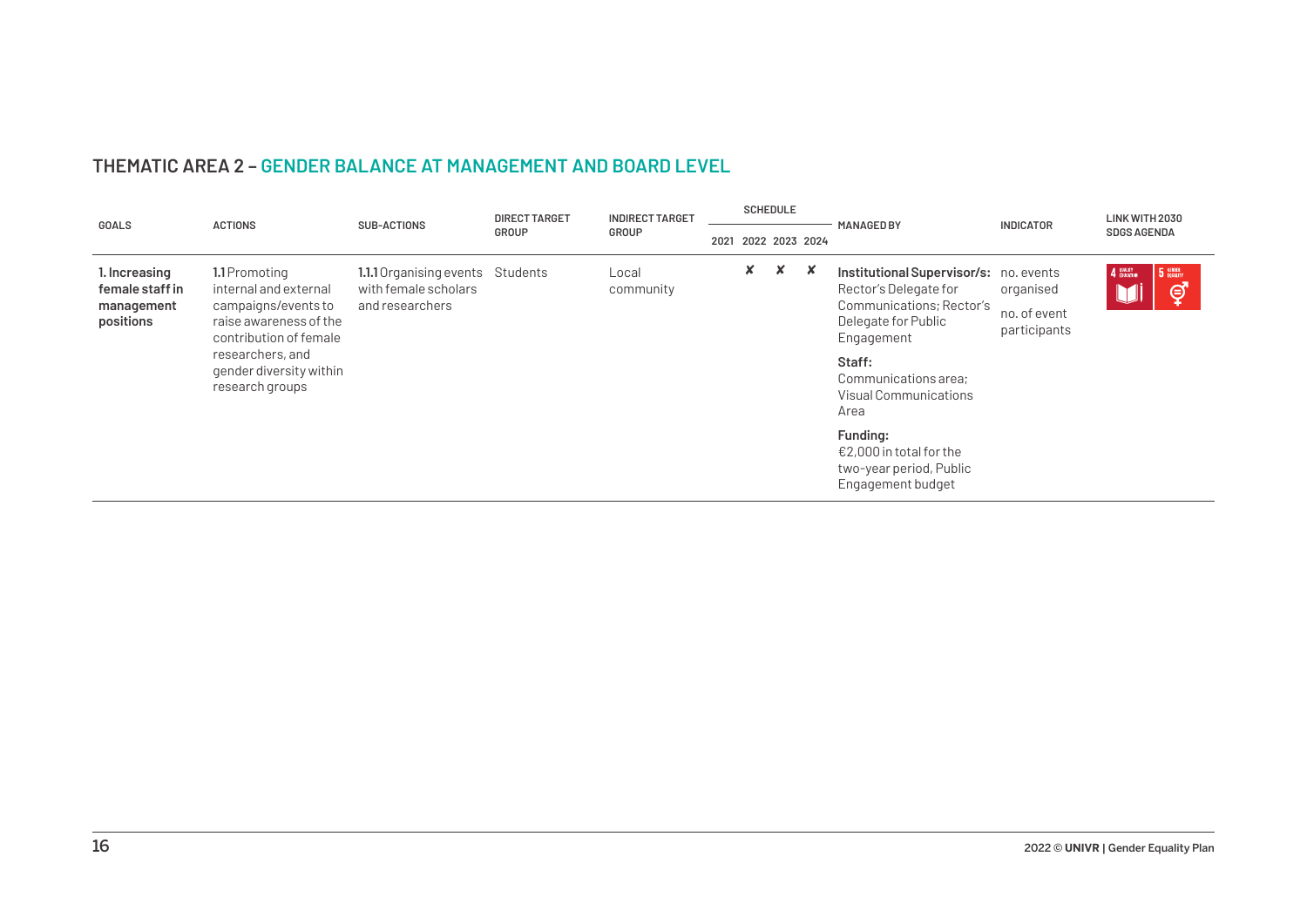### **THEMATIC AREA 3 – GENDER EQUALITY IN RECRUITING AND CAREER PROSPECTS**

| GOALS                                                                                           | <b>ACTIONS</b>                                                                                               | SUB-ACTIONS                                                                                                                                                                             | <b>DIRECT TARGET</b><br>GROUP | <b>INDIRECT TARGET</b><br>GROUP                                                        | <b>SCHEDULE</b> |                           |   | <b>MANAGED BY</b>                                                                                                                                                                                                                                                                                                                                                                                 | <b>INDICATOR</b>                                    | LINK WITH 2030                                                               |
|-------------------------------------------------------------------------------------------------|--------------------------------------------------------------------------------------------------------------|-----------------------------------------------------------------------------------------------------------------------------------------------------------------------------------------|-------------------------------|----------------------------------------------------------------------------------------|-----------------|---------------------------|---|---------------------------------------------------------------------------------------------------------------------------------------------------------------------------------------------------------------------------------------------------------------------------------------------------------------------------------------------------------------------------------------------------|-----------------------------------------------------|------------------------------------------------------------------------------|
|                                                                                                 |                                                                                                              |                                                                                                                                                                                         |                               |                                                                                        |                 | 2021 2022 2023 2024       |   |                                                                                                                                                                                                                                                                                                                                                                                                   |                                                     | <b>SDGS AGENDA</b>                                                           |
| 1. Equal<br>opportunities in<br>research funding<br>programmes                                  | 1.1 Funding to female<br>researchers for<br>participation in<br>international scientific<br>groups, seminars | 1.1.1 Decrease in<br>the percentage of<br>deduction to the<br>University budget<br>for national and<br>international planning<br>and for third-party<br>research with female<br>PI      | Permanent<br>research staff   | Public and<br>private<br>companies and<br>institutions                                 | x               | $\boldsymbol{\mathsf{x}}$ | X | Institutional Supervisor/s:<br>Rector's Delegate for<br>research design and<br>development; Rector's<br>Delegate for the evaluation<br>and impact of research;<br>University's bodies.<br>Staff:<br>Research Area                                                                                                                                                                                 | Proportion of<br>female PI per<br>CUN area          | 5 GENDER<br><b>8</b> DECENT WORK AND<br>$\overline{\mathcal{Q}}$<br>$\gamma$ |
| 2. Reducing<br>horizontal<br>segregation<br>and gender<br>asymmetries in<br>disciplinary fields | 2.1 Rebalancing female<br>students in the STEM<br>area                                                       | 2.1.1 Promoting a<br>balanced male and<br>female students ratio<br>in STEM courses<br>through financial<br>support and specific<br>orientation paths.<br>Producing graphic<br>materials | Female students               | Teaching<br>staff, school<br>managers,<br>students'<br>families and<br>social networks | x               | ×                         | X | Institutional Supervisor/s:<br>Rector's Delegates for:<br>Teaching and education;<br>Communications, Rector's<br>Advisors for: Social<br>sustainability; Student<br>orientation.<br>Staff:<br><b>Teaching and Student</b><br>Services Directorate:<br>Student Orientation area:<br>Management Planning<br>and Control Area: Visual<br>Communications area.<br>Funding:<br>PRO 3 ministerial funds | Improvement of<br>gender balance<br>in STEM courses | 4 QUALITY<br>5 GENDER<br>ල්                                                  |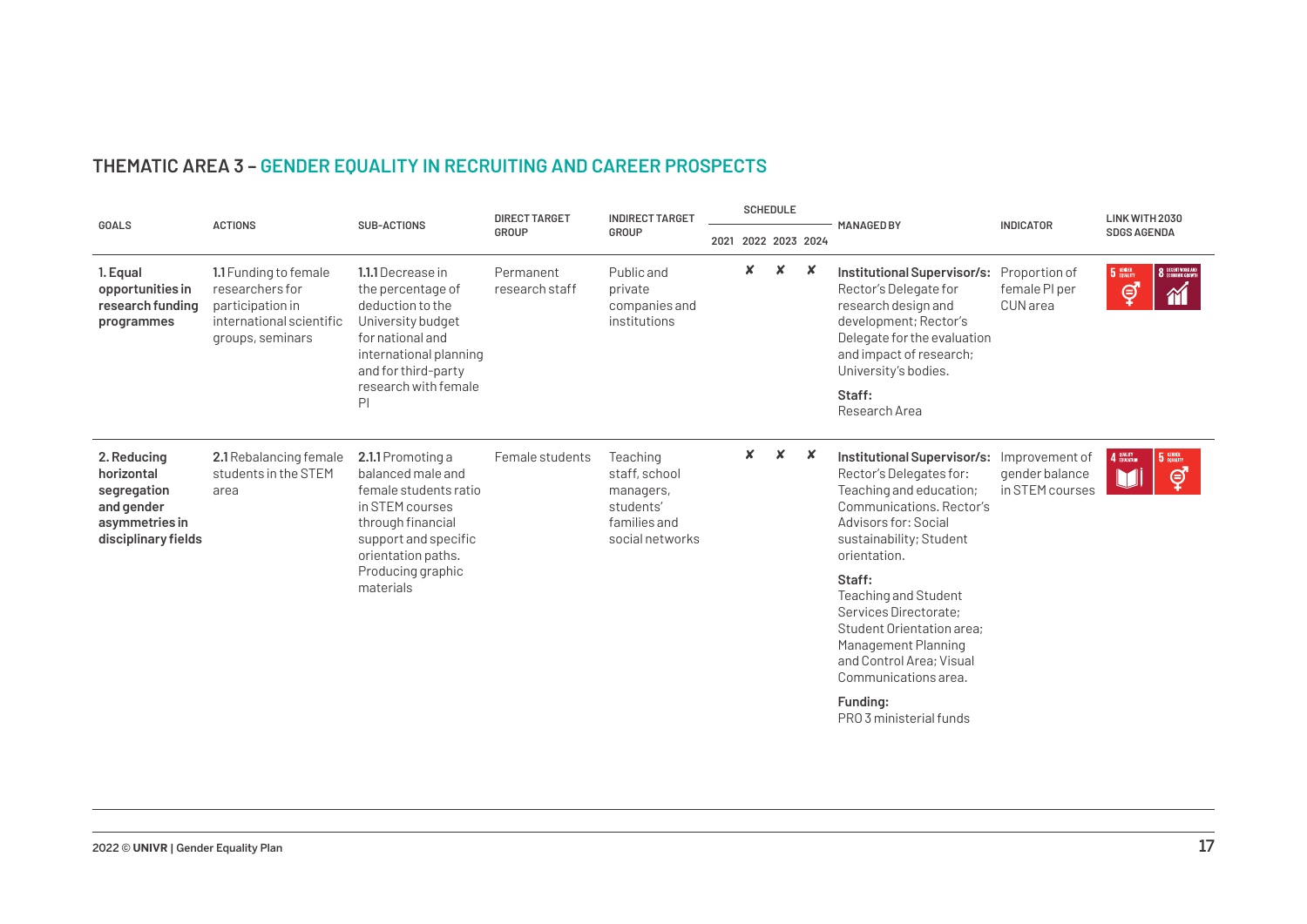### **THEMATIC AREA 4 – INTEGRATING GENDER IN RESEARCH AND TEACHING ACTIVITIES**

| GOALS                                                 | <b>ACTIONS</b>                                                                                       | SUB-ACTIONS                                                                                                                                                        | <b>DIRECT TARGET</b><br>GROUP                                                                                             | <b>INDIRECT TARGET</b><br>GROUP               | <b>SCHEDULE</b> |   |   |                           | <b>MANAGED BY</b>                                                                                                                                                                                                                                                                                 | <b>INDICATOR</b>                                                                                                           | LINK WITH 2030                    |
|-------------------------------------------------------|------------------------------------------------------------------------------------------------------|--------------------------------------------------------------------------------------------------------------------------------------------------------------------|---------------------------------------------------------------------------------------------------------------------------|-----------------------------------------------|-----------------|---|---|---------------------------|---------------------------------------------------------------------------------------------------------------------------------------------------------------------------------------------------------------------------------------------------------------------------------------------------|----------------------------------------------------------------------------------------------------------------------------|-----------------------------------|
|                                                       |                                                                                                      |                                                                                                                                                                    |                                                                                                                           |                                               |                 |   |   | 2021 2022 2023 2024       |                                                                                                                                                                                                                                                                                                   |                                                                                                                            | <b>SDGS AGENDA</b>                |
| 1. Integrating<br>gender in<br>research<br>activities | 1.1 Design and planning<br>of educational and<br>awareness-raising<br>activities on gender<br>issues | 1.1.1 Organising<br>scientific seminars<br>for students, PhD<br>students, scholarship<br>and research grant<br>holders; postgraduate<br>specialisation<br>students | Students,<br>PhD students,<br>scholarship<br>and research<br>grant holders;<br>postgraduate<br>specialisation<br>students | University<br>and local<br>communities        |                 | x | X | X                         | Institutional Supervisor/s: no. of seminars<br><b>CUG and Student Council:</b><br>PhD School<br>Staff:<br>CUG<br>Funding:<br>€1,000 per year on CUG<br>budget                                                                                                                                     | no. of seminar<br>participants                                                                                             | 4 QUALITY<br>5 GENDER<br>ම        |
| 2. Integrating<br>gender in<br>teaching<br>activities | 2.1 Soft skills<br>workshops                                                                         | 2.1.1 Developing<br>gender workshops<br>in the area of<br>transversal skills                                                                                       | Students                                                                                                                  | University<br>and local<br>communities        |                 |   | x | $\boldsymbol{\mathsf{x}}$ | Institutional Supervisor/s: no. of<br>CUG; Rector's delegate for<br>Teaching and education;<br>University's TALC;<br>University bodies.<br>Staff:<br>Teaching and Student<br>Services Directorate                                                                                                 | participants                                                                                                               | 5 GENDER<br>⊜                     |
|                                                       | 2.2 Promoting gender<br>studies in university<br>courses                                             | 2.2.1 Measuring<br>sustainability<br>teaching, with a focus<br>on gender modules<br>and projects                                                                   | Permanent<br>and temporary<br>teaching staff                                                                              | Programme<br>Coordinators,<br>Heads of Office |                 | × | x | X                         | Institutional supervisor/s:<br>Rector's delegate for<br>Teaching and education<br>Staff:<br>Directorate for Teaching<br>and Student services:<br>Departmental Units;<br><b>Teaching Committees;</b><br>Management Planning<br>and Control Area; Visual<br>Communications area:<br>RUS coordinator | % of degree<br>programmes<br>where gender<br>modules are<br>provided out of<br>the total number<br>of degree<br>programmes | <b>5</b> GENDER<br>4 QUALITY<br>⊜ |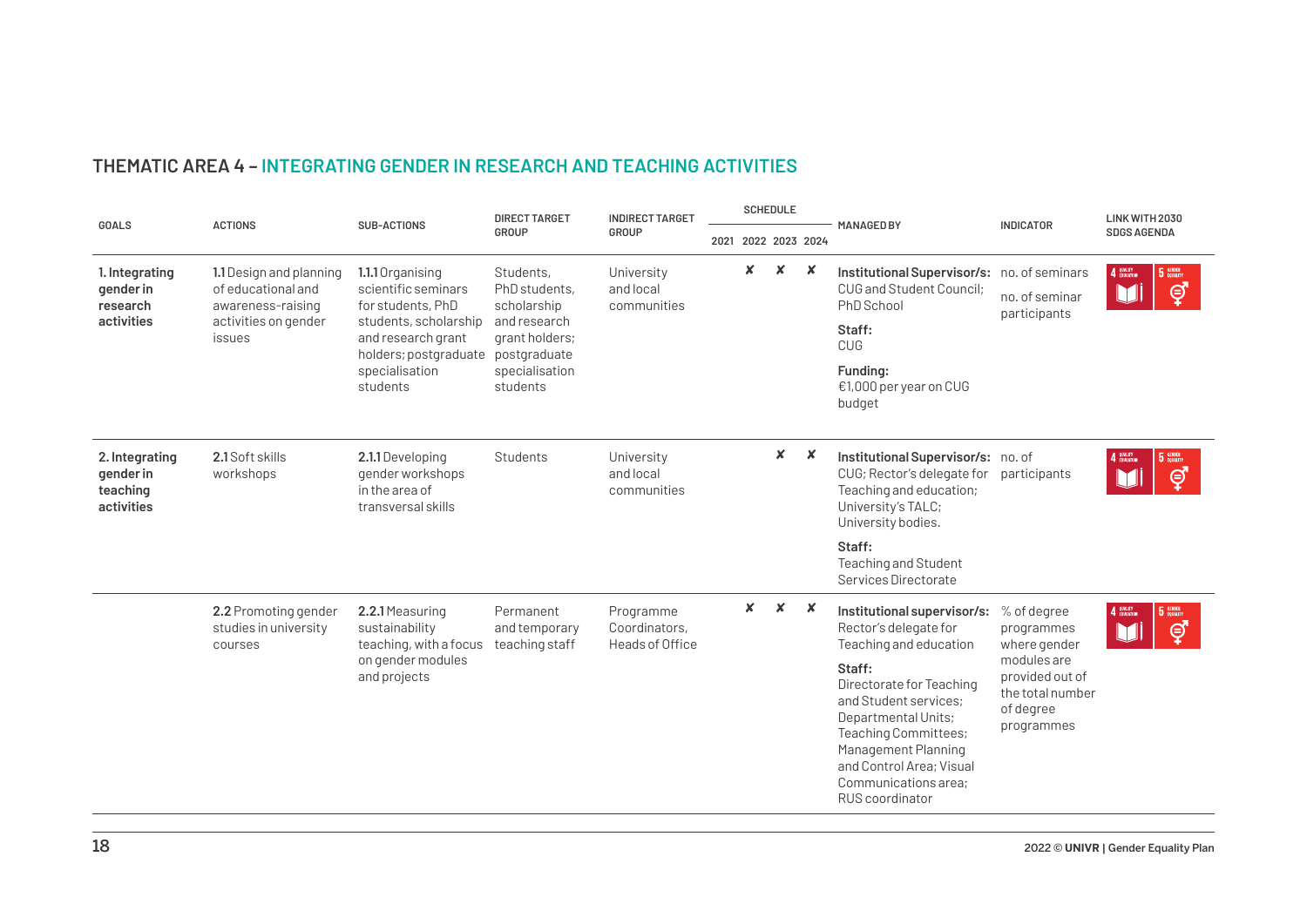### **THEMATIC AREA 5 – COMBATING GENDER-BASED VIOLENCE AND SEXUAL HARASSMENT**

| GOALS                                                           | <b>ACTIONS</b>                                                                                                                | SUB-ACTIONS                                                                                                                                                | DIRECT TARGET<br><b>GROUP</b>                                                                 | <b>INDIRECT TARGET</b><br><b>GROUP</b> | <b>SCHEDULE</b> |   |                     | MANAGED BY                                                                                                                                                                                                                                    | <b>INDICATOR</b>                                                                           | LINK WITH 2030                                               |  |
|-----------------------------------------------------------------|-------------------------------------------------------------------------------------------------------------------------------|------------------------------------------------------------------------------------------------------------------------------------------------------------|-----------------------------------------------------------------------------------------------|----------------------------------------|-----------------|---|---------------------|-----------------------------------------------------------------------------------------------------------------------------------------------------------------------------------------------------------------------------------------------|--------------------------------------------------------------------------------------------|--------------------------------------------------------------|--|
|                                                                 |                                                                                                                               |                                                                                                                                                            |                                                                                               |                                        |                 |   | 2021 2022 2023 2024 |                                                                                                                                                                                                                                               |                                                                                            | <b>SDGS AGENDA</b>                                           |  |
| 1. Raising<br>awareness of<br>harassment and<br>sexual violence | 1.1 Providing<br>educational activities<br>to tackle gender-based<br>violence, harassment<br>and conflict in the<br>workplace | 1.1.1 Providing<br>University's<br>technical-<br>administrative and<br>teaching staff with<br>specific training and<br>presentation days in<br>departments | Permanent<br>and temporary<br>technical-<br>administrative,<br>research and<br>teaching staff |                                        | x.              | X |                     | Institutional supervisor/s:<br>Rector's delegate for<br>Communications: CUG:<br>Confidential Counsellor<br>Staff:<br>HR Directorate; Heads of<br>Department<br>Funding:<br>budget allocated to the<br>University's Confidential<br>Counsellor | no. of training<br>events<br>organised<br>no. of<br>presentation<br>days in<br>departments | 5 GENDER<br><b>8</b> DECENT WORK AND<br><b>B</b><br>$\gamma$ |  |